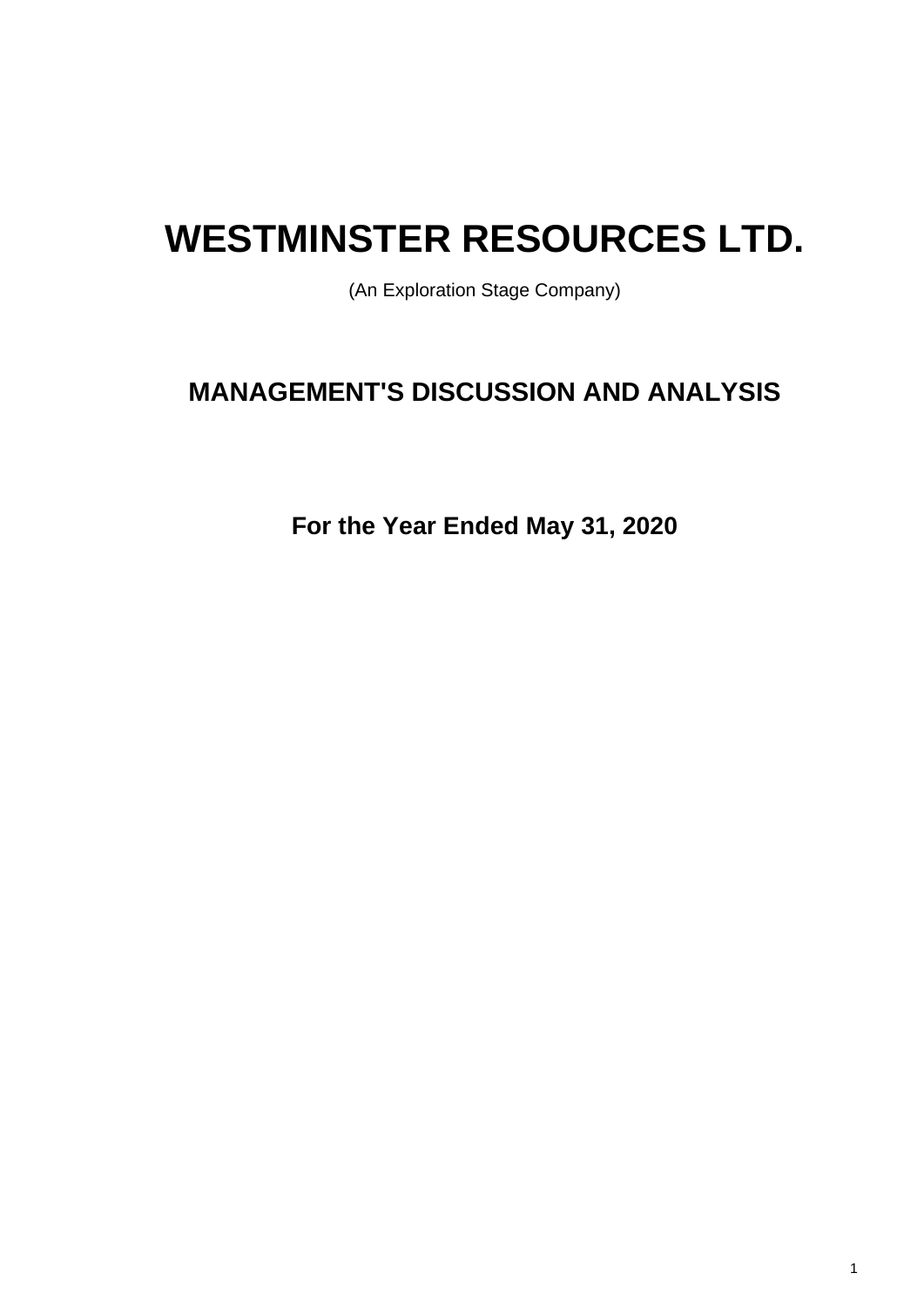**Management's Discussion and Analysis** 

For the year ended May 31, 2020 (Expressed in Canadian Dollars)

#### **CAUTIONARY STATEMENT REGARDING FORWARD-LOOKING INFORMATION**

Certain information contained or incorporated by reference in this MD&A, including any information as to our future financial or operating performance, constitutes "forward-looking statements". All statements, other than statements of historical fact, are forward-looking statements. The words "believe", "expect", "anticipate", "contemplate", "target", "plan", "intends", "continue", "budget", "estimate", "may", "will", "schedule" and similar expressions identify forward-looking statements. Forward-looking statements are necessarily based upon a number of estimates and assumptions that, while considered reasonable by us, are inherently subject to significant business, economic and competitive uncertainties and contingencies. Known and unknown factors could cause actual results to differ materially from those projected in the forward-looking statements. Such factors include, but are not limited to: fluctuations in the currency markets; fluctuations in the spot and forward price of gold or other commodities; changes in national and local government legislation, taxation, controls, regulations and political or economic developments in Canada and in other countries; business opportunities that may be presented to, or pursued by, us; operating or technical difficulties in connection with mining or development activities; employee relations; litigation; the speculative nature of exploration and development, including the risks of obtaining necessary licenses and permits; and contests over title to properties, particularly title to undeveloped properties. In addition, there are risks and hazards associated with the business of exploration, development and mining, including environmental hazards, industrial accidents, unusual or unexpected formations, pressures, cave-ins, flooding and the risk of inadequate insurance, or inability to obtain insurance, to cover these risks. Many of these uncertainties and contingencies can affect our actual results and could cause actual results to differ materially from those expressed or implied in any forward-looking statements made by, or on behalf of, us. Readers are cautioned that forward-looking statements are not guarantees of future performance. All of the forward-looking statements made in this MD&A are qualified by these cautionary statements.

We disclaim any intention or obligation to update or revise any forward-looking statements whether as a result of new information, future events or otherwise, except to the extent required by applicable laws.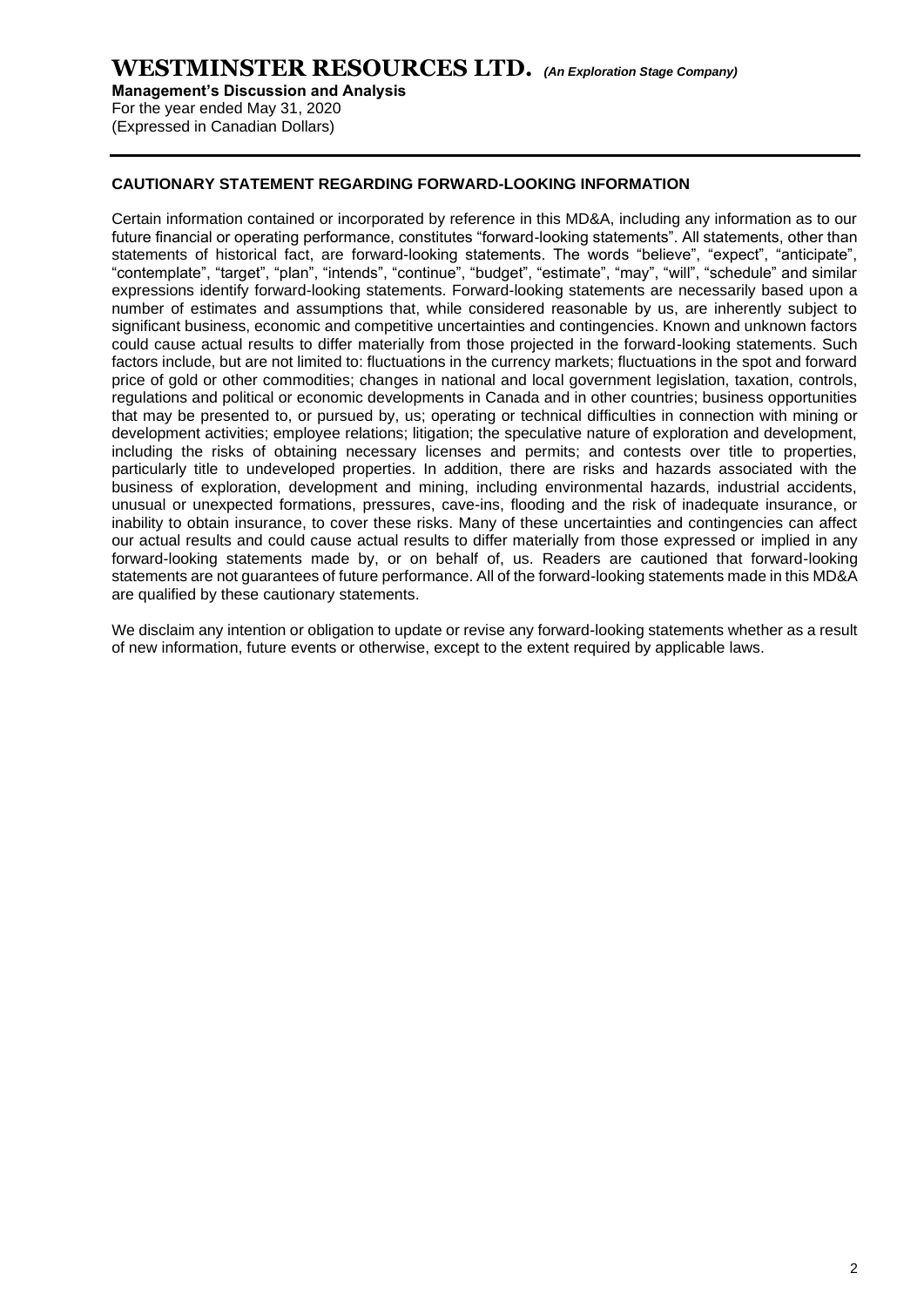(Expressed in Canadian Dollars)

#### **1.1 Date**

The following management's discussion and analysis ("MD&A"), which is dated September 28, 2020 provides a review of the activities, results of operations and financial condition of Westminster Resources Ltd. ("the Company" or "Westminster"), as at May 31, 2020 as well as future prospects of the Company. This MD&A should be read in conjunction with the audited consolidated financial statements of the Company as at and for the years ended May 31, 2020 and 2019. All dollar amounts in this MD&A are expressed in Canadian dollars unless otherwise specified (the Company's financial statements are prepared in Canadian dollars). Additional information relating to the Company is available on SEDAR at [www.sedar.com.](http://www.sedar.com/)

Effective August 29, 2019, the Company consolidated its common shares on a 5:1 basis. This MD&A retroactively reflect the share consolidation.

#### **1.2 Overall Performance**

#### *1.2.1 Introduction*

Westminster is a TSX Venture Exchange listed company (symbol – WMR). Westminster is a resource company that is conducting exploration in southern Peru, through its wholly-owned subsidiary, Westminster Peru S.A.C; and in the La Ronge District of northern Saskatchewan, Canada. The mineral concessions, which have been acquired by staking, option agreements and through outright purchases, are prospective for mostly copper and gold in Southern Peru; and copper, gold and zinc in Saskatchewan.

In Peru, Westminster is focused on the Ilo Norte and Ilo Este copper/gold projects in the highly-prospective coastal IOCG/Porphyry Copper belt of southern Peru, mostly in the districts of Moquegua and Tacna. Within 100 km of the Projects, the region is the source of around half of Peru's copper production (the world's third largest copper producing nation). Ilo Norte is an IOCG system, with a subsidiary high-grade copper-skarn target, while Ilo Este is a copper-gold-molybdenum porphyry system. Two less-advanced projects cover geophysical targets in the same area.

The Saskatchewan project covers 10,858 hectares in the La Ronge District. The package of claims is prospective for copper and other minerals, with numerous showings and occurrences from historical exploration.

The Company also continues to review and investigate other projects which may fit the Company's overall capabilities and goals.

#### *1.2.2 Financial condition*

At May 31, 2020, the Company had no long-term debt and its credit and interest rate risks are limited to interest bearing assets of cash. At May 31, 2020, the Company had \$10,047 in cash (2019 - \$9,719) and negative working capital of \$1,537,020 (2019 – \$881,631).

#### *1.2.3 Outlook and Recent Exploration Activity*

For the year ended May 31, 2020, the Company's focus has been completing the Peru and Saskatchewan acquisitions and the continuing review of other mineral projects that may fit within the Company's portfolio, and the potential sourcing of other additional funding and/or pursuing industry partnerships. The following information presents details on the Company's properties and recent exploration and evaluation activities in Peru and Canada.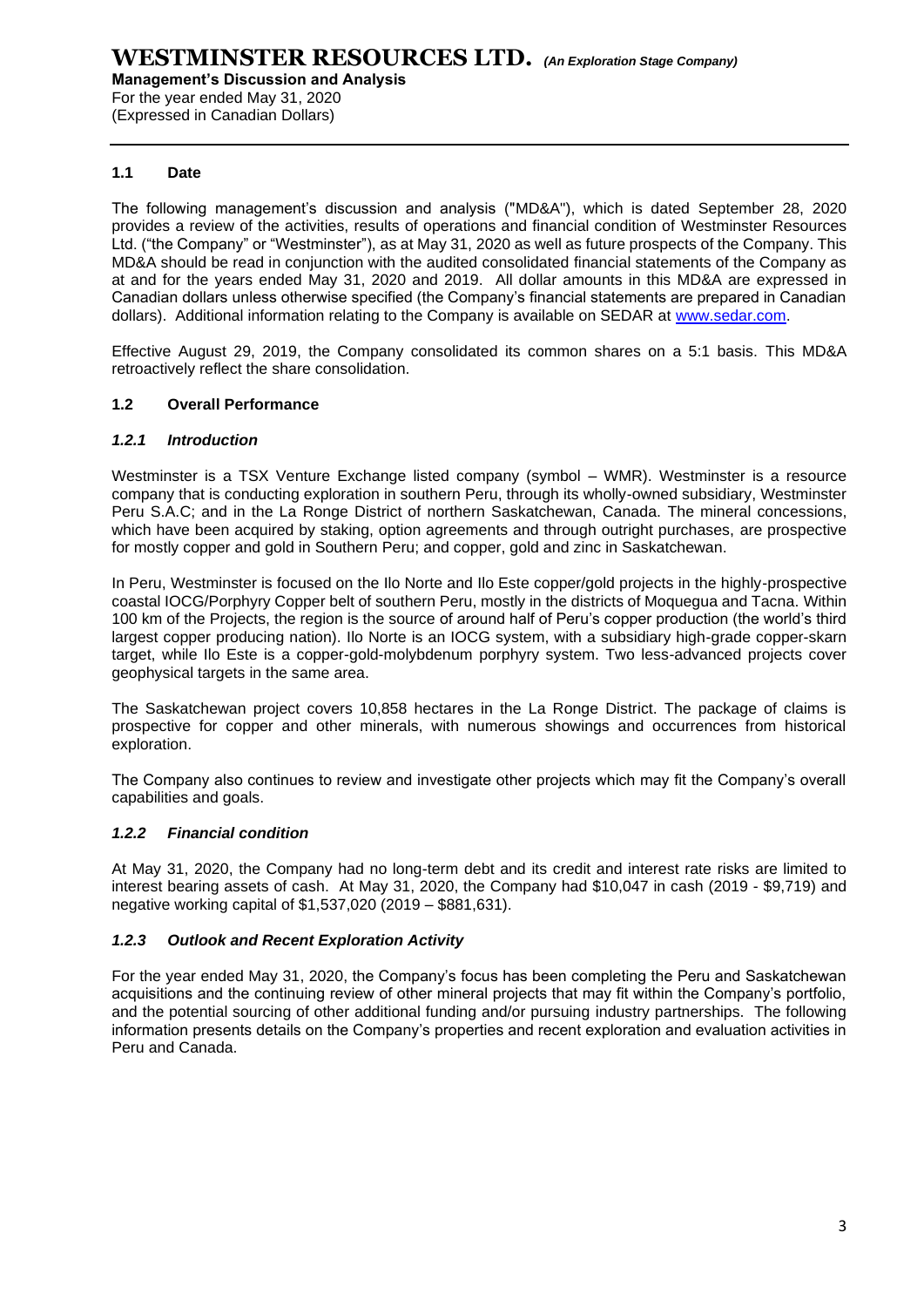(Expressed in Canadian Dollars)

#### **Exploration Highlights**

#### *Ilo Norte (Peru)*

The Ilo Norte Project in southern Peru is an Iron Oxide Copper Gold (IOCG) exploration target with significant potential. The work to date has concentrated on a relatively small portion of the prospective part of the lease holding. Remote sensing and in-field mapping has demonstrated that the silica and potassic alteration halo that exists at the known mineralisation extends across the entire property. The initial recommendation is to complete a 3D induced polarisation survey, once all the data is properly centralised and complied.

#### *Ilo Este (Peru)*

Ilo Este, also in southern Peru, is a copper-gold porphyry deposit that has been eroded down to the midlevel of the system. There remains the potential to discover an ore body within the remnants of the porphyry that has been the focus of the majority of work thus far, and for other centres to be discovered within the lease holding to the north across the river and on the southern side of the Chololo fault. The initial recommendation, after data centralisation and compilation, is for alteration logging of core and rock chips, along with an extension of the magnetic survey, geological mapping and geochemical survey to the north side of the river.

#### *La Ronge (Saskatchewan)*

The La Ronge project in central Saskatchewan, Canada covers numerous historical showings from regional exploration historically focused on nickel-PGE, orogenic gold and VMS deposit types. The property has numerous mineral occurrences which include copper, and recent exploration in the region by other companies has indicated some trends to be higher in copper than others. The Company continues to compile and re-interpret historical information as a precursor to sampling and mapping in the field.

#### **Qualified Person**

Technical information in this MD&A has been reviewed and approved by Derrick Strickland, P. Geo, a qualified person as defined in National Instrument 43-101.

#### **1.3 Selected Annual Financial Information**

The following table presents selected financial information for the last three fiscal years ended May 31, 2020, 2019 and 2018.

|                                                                                | 2020<br>2019                     |  |                                           | 2018 |                                    |
|--------------------------------------------------------------------------------|----------------------------------|--|-------------------------------------------|------|------------------------------------|
| Net and comprehensive loss<br>Basic and diluted loss per share<br>Total assets | (491.615)<br>(0.05)<br>3.507.616 |  | $$^{(2,739,641)}$$<br>(0.31)<br>3.369.718 |      | (2,336,708)<br>(0.50)<br>2,666,881 |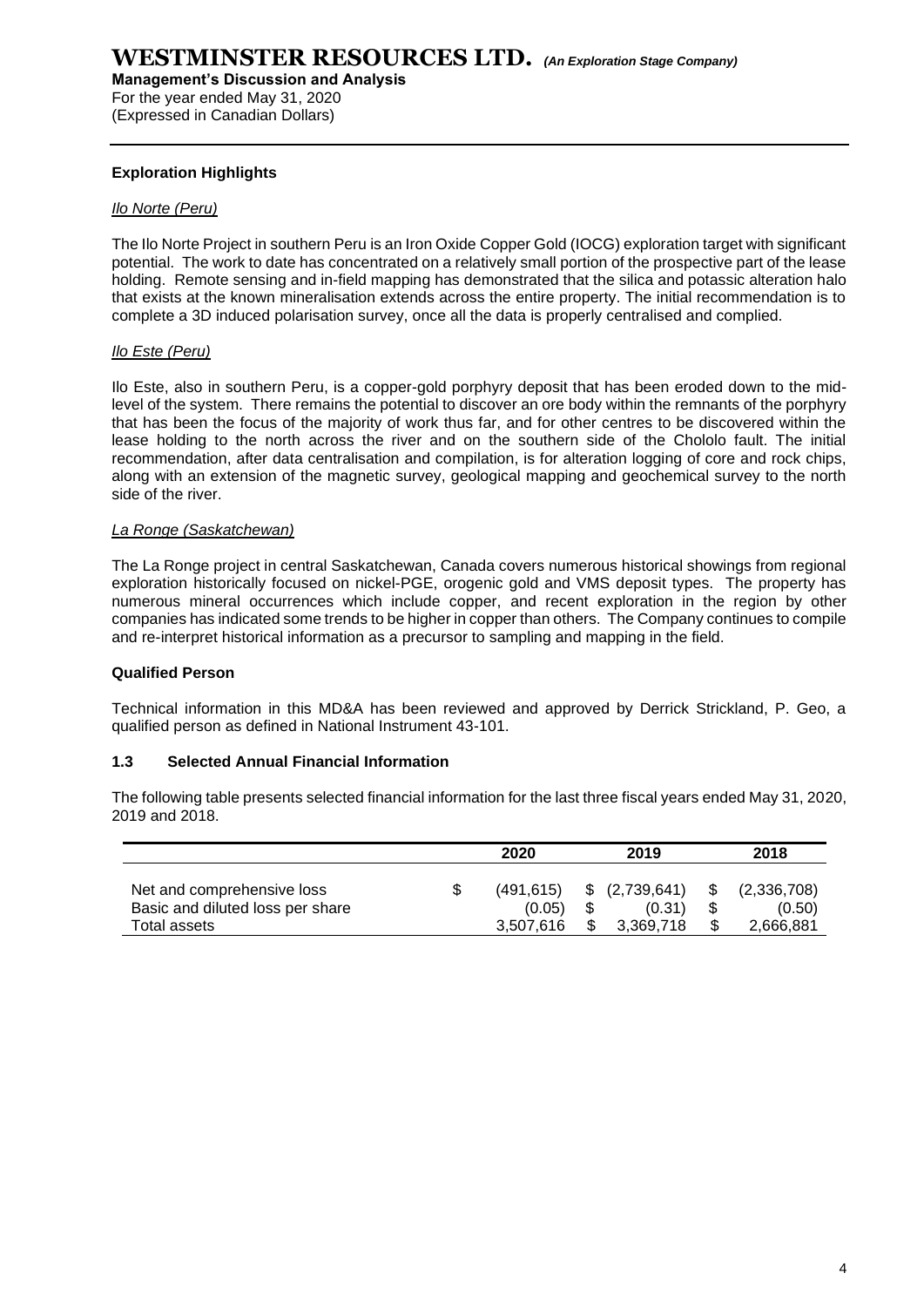(Expressed in Canadian Dollars)

#### **1.4 Summary of Quarterly Results**

The following table sets out certain unaudited financial information of the Company for each of the last eight quarters, beginning with the first quarter of fiscal 2019. This financial information has been prepared in accordance International Accounting Standard ("IAS") 34 Interim Financial Reporting using accounting policies consistent with IFRS issued by the International Accounting Standards Board ("IASB").

Quarterly results are highly variable for exploration companies depending on whether the Company has any property write-downs, share-based payments expenses and gain or losses resulting from foreign exchange.

|                               |    | Loss per<br>quarter | <b>Fully</b><br>diluted<br>loss per<br>share |
|-------------------------------|----|---------------------|----------------------------------------------|
|                               |    |                     |                                              |
| Jun. 1, 2018 – Aug. 31, 2018  | S  | (259, 112)          | \$<br>(0.05)                                 |
| Sept. 1, 2018 – Nov. 30, 2018 | \$ | (236, 668)          | \$<br>(0.03)                                 |
| Dec. 1, 2018 - Feb. 28, 2019  | \$ | (273, 782)          | \$<br>(0.03)                                 |
| Mar. 1, 2019 - May. 31, 2019  |    | \$(1,970,079)       | \$<br>(0.21)                                 |
| Jun. 1, 2019 - Aug. 31, 2019  | \$ | (164, 013)          | \$<br>(0.02)                                 |
| Sept. 1, 2019 - Nov. 30, 2019 | \$ | (71, 370)           | \$<br>(0.01)                                 |
| Dec. 1, 2019 - Feb. 29, 2020  | \$ | (108, 422)          | \$<br>(0.01)                                 |
| Mar. 1, 2020 - May. 31, 2020  | \$ | (147, 810)          | \$<br>(0.02)                                 |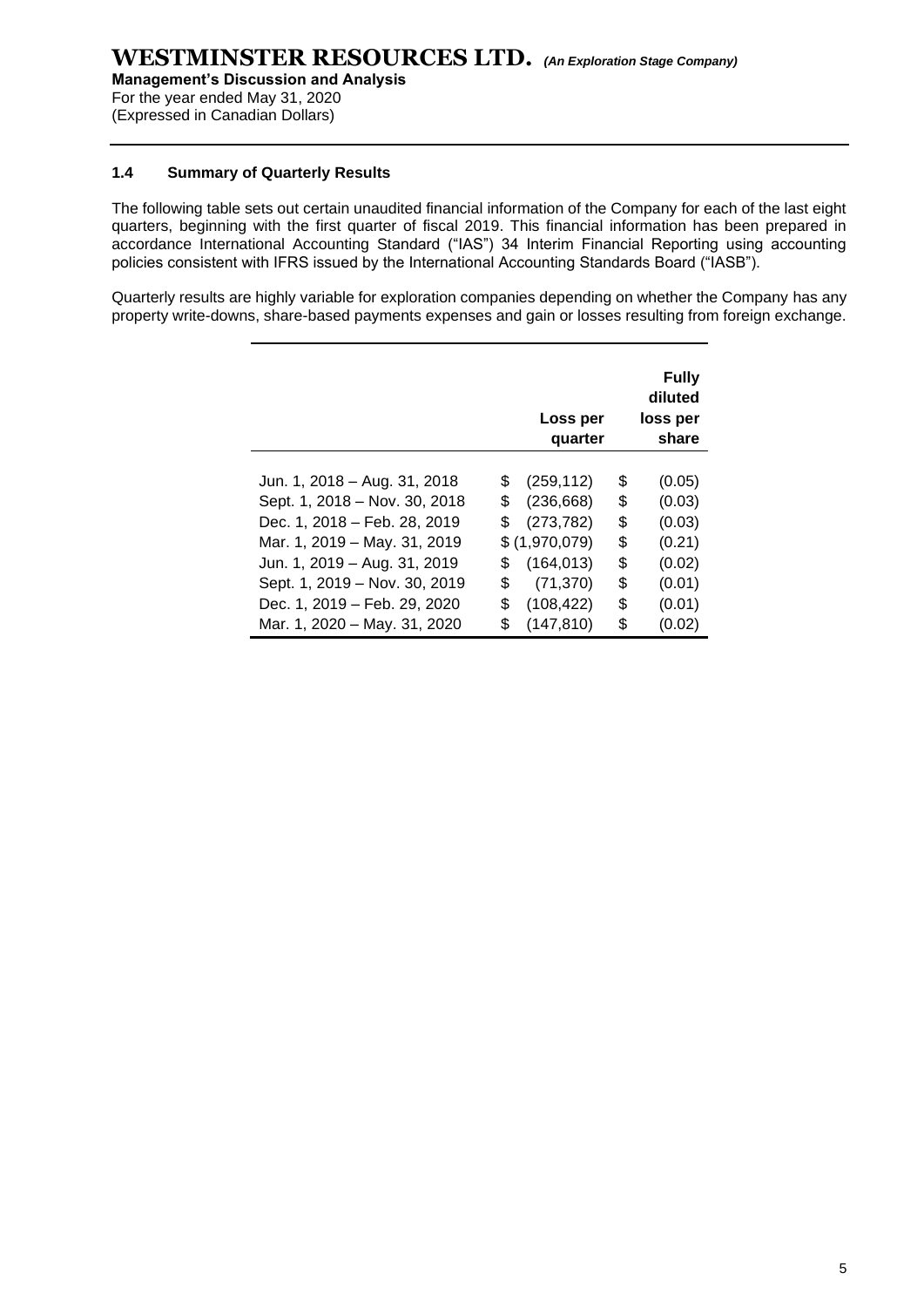**Management's Discussion and Analysis** 

For the year ended May 31, 2020 (Expressed in Canadian Dollars)

#### **1.5 Results of Operations**

During the year ended May 31, 2020 and 2019, exploration expenditures were as follows:

|                                   | Balance as at   | Balance as at |                                  | Balance as at |                 |
|-----------------------------------|-----------------|---------------|----------------------------------|---------------|-----------------|
|                                   | May 31, 2018    |               | Additions May 31, 2019 Additions |               | May 31, 2020    |
| El Cobre Project, Sonora, Mexico: |                 |               |                                  |               |                 |
| Acquisition costs                 | 151,731         |               | 151,731                          |               | 151,731         |
| <b>Exploration expenditures</b>   |                 |               |                                  |               |                 |
| Property maintenance              | 396,562         | 24,273        | 420,835                          |               | 420,835         |
| Assays and reports                | 109,514         |               | 109,514                          |               | 109,514         |
| Consulting and engineering        | 339,644         | 15,000        | 354,644                          |               | 354,644         |
| <b>Drilling</b>                   | 329,642         |               | 329,642                          |               | 329,642         |
| Field expenses                    | 672,809         |               | 672,809                          |               | 672,809         |
| Geology and geophysics            | 349,729         |               | 349,729                          |               | 349,729         |
| Travel                            | 82,946          |               | 82,946                           |               | 82,946          |
| Write-down                        | (794,070)       | (1,677,780)   | (2,471,850)                      |               | (2,471,850)     |
|                                   | 1,638,507       | (1,638,507)   |                                  |               |                 |
| Ilo Norte/Ilo Este Project, Peru: |                 |               |                                  |               |                 |
| Acquisition costs                 | 219,525         | 2,872,779     | 3,092,304                        | 26,506        | 3,118,810       |
| <b>Exploration expenditures</b>   |                 |               |                                  |               |                 |
| Consulting and engineering        | 19,470          | 62,160        | 81,630                           |               | 81,630          |
| Write-down                        |                 | (84, 101)     | (84, 101)                        |               | (84, 101)       |
|                                   | 238,995         | 2,850,838     | 3,089,833                        | 26,506        | 3,116,339       |
| La Ronge, Saskatchewan:           |                 |               |                                  |               |                 |
| Acquisition costs                 |                 | 70,000        | 70,000                           |               | 70,000          |
|                                   |                 | 70,000        | 70,000                           |               | 70,000          |
|                                   |                 |               |                                  |               |                 |
|                                   | \$<br>1,877,502 | \$1,282,331   | \$3,159,833                      | \$26,506      | \$<br>3,186,339 |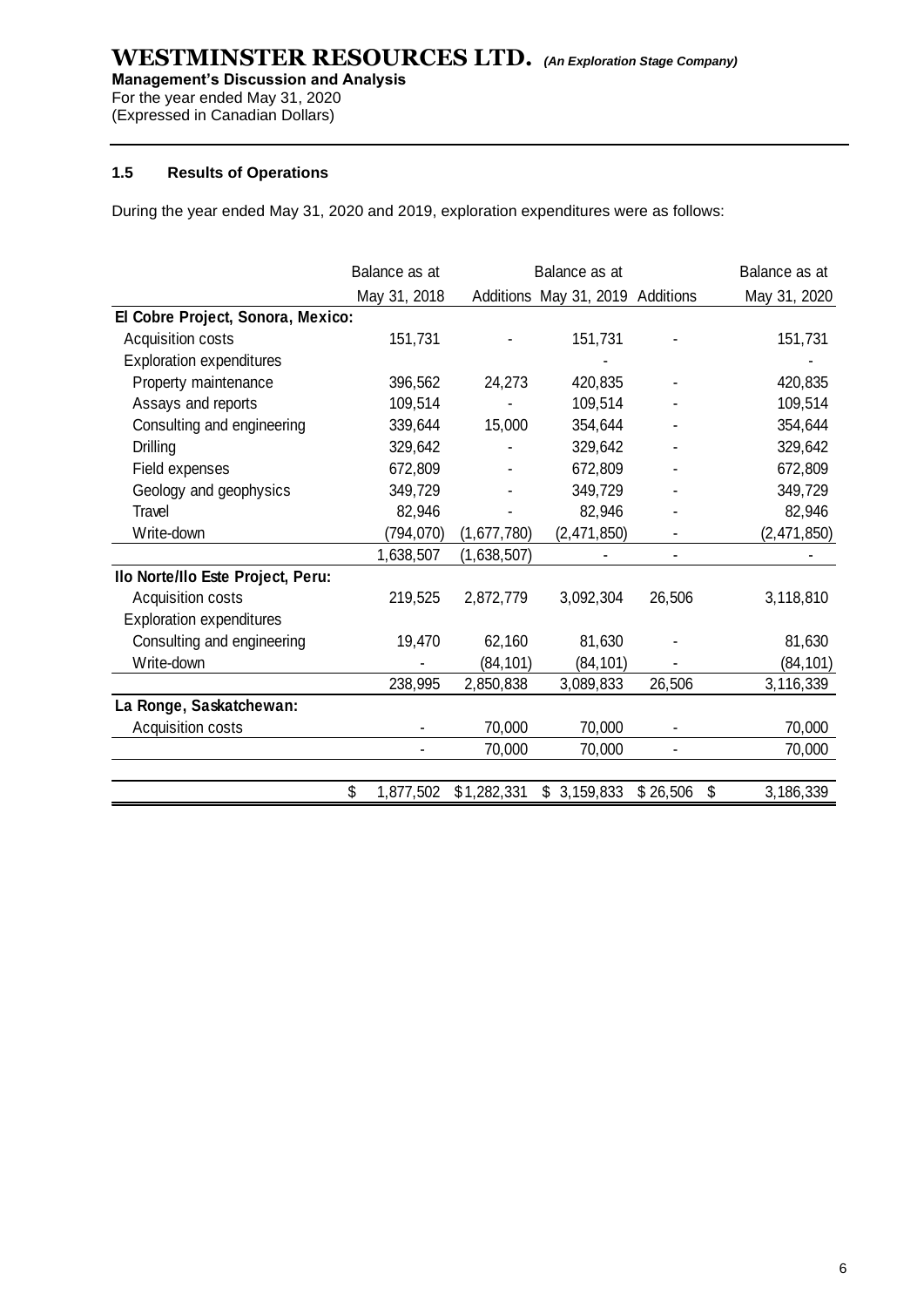**Management's Discussion and Analysis** 

For the year ended May 31, 2020 (Expressed in Canadian Dollars)

#### **Ilo Norte and Ilo Este, Peru**

The Company signed an agreement dated February 6, 2018 with Latin Resources Limited ("Latin") to acquire a 100% interest in a portfolio of concessions in southern Peru. This transaction closed in July 2018.

The consideration is as follows:

As consideration, during the year ended May 31, 2019, the Company issued 3,800,000 common shares with a fair value of \$2,470,000, which were placed in voluntary escrow and held until the concessions have been transferred to the Company or its subsidiary, but shall be released from escrow as follows:

- 200,000 shares will be released 6 months from the date of the sale agreement (released);
- 600,000 shares will be released 12 months from the date of the sale agreement (released); and
- 3,000,000 shares will be released 18 months from the date of the sale agreement (released).

Further consideration is as follows:

- A lump sum cash payment of US\$150,000 (\$189,525 paid) on the signing of the sale agreement; and
- A final payment of US\$100,000 (\$135,263 included in accrued liabilities) on the 12-month anniversary of the signing of the sale agreement.

The shares were issued on November 15, 2018.

In connection with the agreement, 190,000 shares with a fair value of \$123,500 were issued as finders fees on January 7, 2019 with a market value of \$123,500.

In September 2019, Latin extended the due date of the final payment of US\$100,000 to June 30, 2020 and then again to October 31, 2020.

During the year ended May 31, 2019, the Company did not renew certain claims and recorded a write down of \$84,801.

#### **La Ronge, Saskatchewan**

During the year ended May 31, 2019, the Company earned a 50% interest in two mineral claims located in the La Ronge district of Saskatchewan by issuing 400,000 common shares with a fair value of \$70,000. The Company has the option to earn an additional 30% in the property by making the following payments:

|                                | Number of<br><b>Common Share:</b> |     | <b>Exploration</b><br><b>Expenditures</b> | Ownership<br><b>Interest</b> |
|--------------------------------|-----------------------------------|-----|-------------------------------------------|------------------------------|
| On or before December 11, 2020 | 400.000                           | \$. | 100.000                                   | 10%                          |
| On or before December 11, 2021 | ۰.                                |     | 100,000                                   | 10%                          |
| On or before December 11, 2022 | ۰.                                |     | 200,000                                   | 10%                          |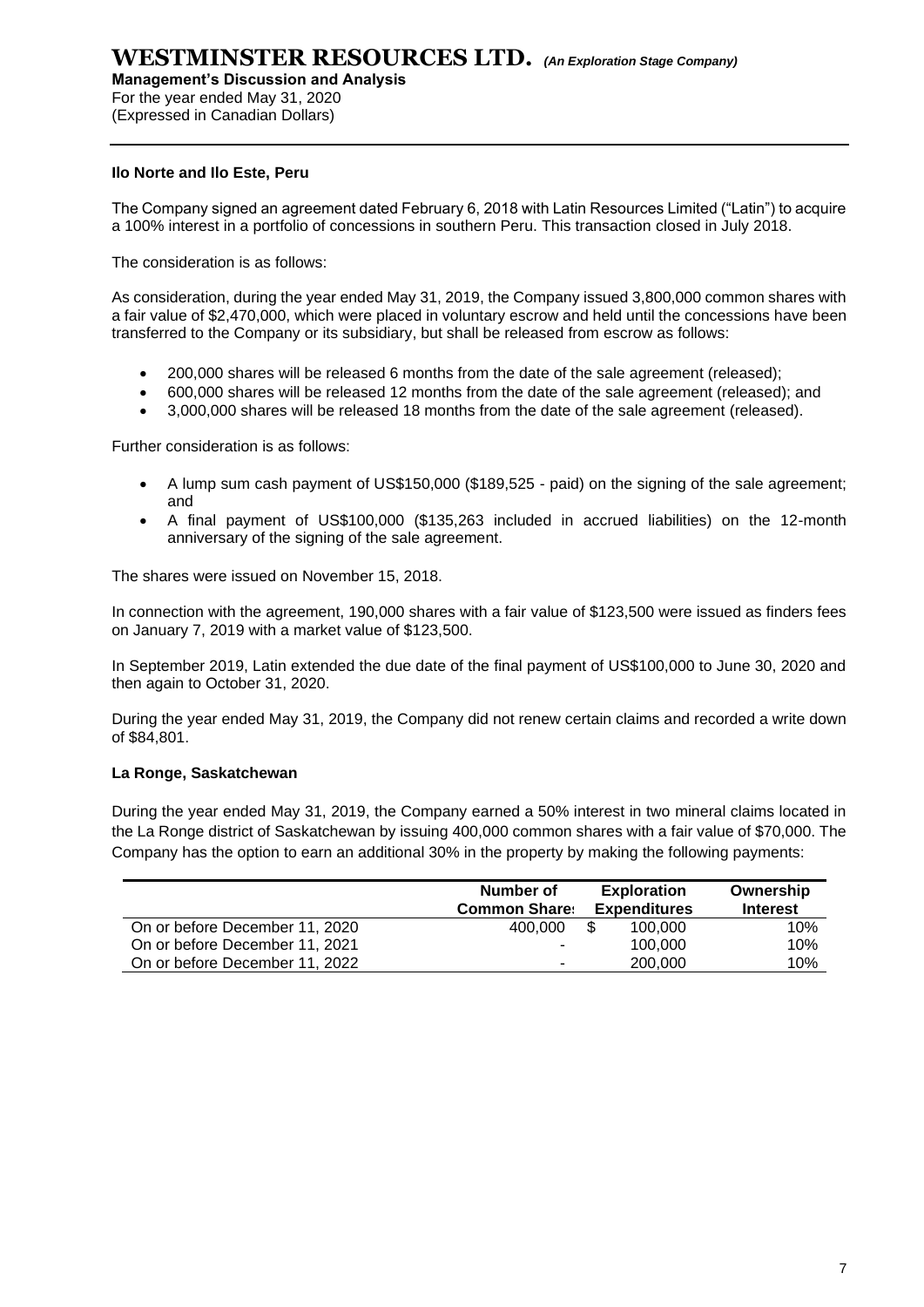**Management's Discussion and Analysis** 

For the year ended May 31, 2020

(Expressed in Canadian Dollars)

#### **Year Ended May 31, 2020**

Total loss and comprehensive loss for the year ended May 31, 2020 was \$491,615 compared to \$2,739,641 for the year ended May 31, 2019. During the year ended May 31, 2020:

- i) Consulting fees decreased to \$261,250 (2019 \$622,834) due to several consulting contracts ending in August 2019 which resulted in reduced consulting fees.
- ii) Management fees decreased to \$30,000 (2019 \$120,000) due to a management contract with the CEO of the Company ending during the current year.
- iii) Office decreased to \$30,637 (2019 \$107,323) due to a decrease in general activities in the current year.
- iv) Accounting and legal fees increased to \$77,535 (2019 \$34,074) due to the timing of audit fees accrued in the current year.
- v) Regulatory and filing fees increased to \$22,591 (2019 \$17,978) due to increased filings during the current year.
- vi) Travel and entertainment decreased to \$Nil (2019 \$16,151) due to fewer trips taken by management in the current year.
- vii) Amortization of right-of-use asset increased to \$152,564 (2019 \$Nil) due to the adoption of IFRS 16 at the beginning of the fiscal year.
- viii) Impairment of exploration and evaluation assets decreased to \$Nil (2019 \$1,761,881) primarily due to management's decision to write off the El Cobre Project in the prior year,

#### **1.6 Fourth Quarter**

There were no significant events or transactions during the quarter ended May 31, 2020.

The total loss and comprehensive loss for the quarter ended May 31, 2020 was \$147,810 compared to \$1,970,079 for the quarter ended May 31, 2019. The large decrease in the loss year over year was primarily due to the write down of certain mineral properties as at the end of the 2019 fiscal year.

#### **1.7 Liquidity and Going Concern**

The recovery of the Company's investment in exploration and evaluation properties and the attainment of profitable operations are dependent upon the discovery and development of economic precious and base metal reserves and the ability to arrange sufficient financing to bring these reserves into production. The ultimate outcome of these matters cannot presently be determined.

As the Company is in the exploration stage, no mineral producing revenue has been generated to date. The ability of the Company to meet its obligations and continue the exploration and development of its mineral properties is dependent upon its ability to continue to raise adequate financing. Historically, operating capital and exploration requirements have been funded primarily from equity financing, joint ventures, disposition of mineral properties and investments. There can be no assurance that such financing will be available to the Company in the amount required at any time or for any period or, if available, that it can be obtained on terms satisfactory to the Company. Based on the amount of funding raised, the Company's exploration program may be tailored accordingly.

Other than those obligations disclosed in the notes to its audited annual consolidated financial statements and discussed in this MD&A, the Company has no other long-term debt, capital lease obligations, operating leases, or any other long-term obligations. The Company has no outstanding debt facility upon which to draw.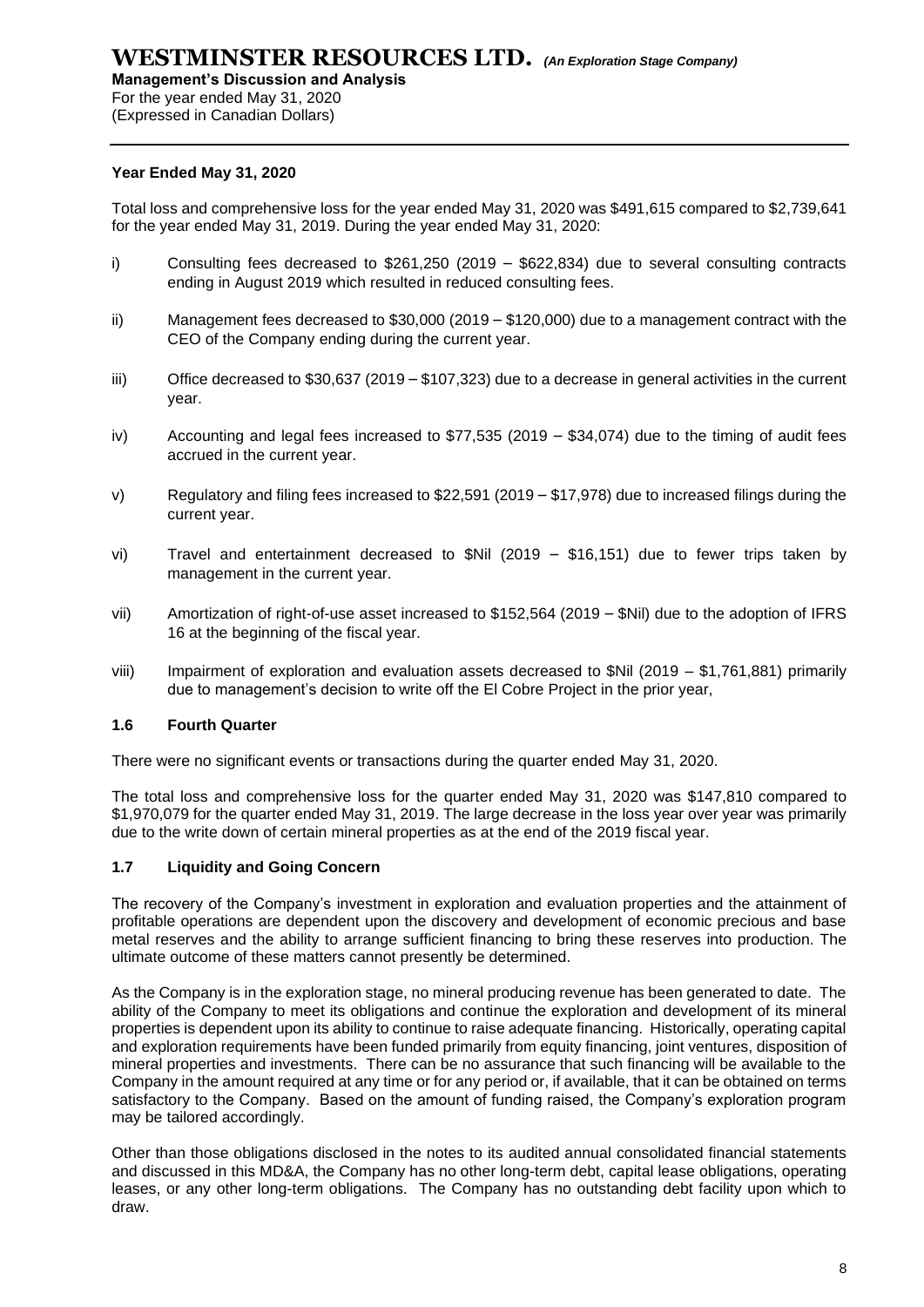**Management's Discussion and Analysis**  For the year ended May 31, 2020

(Expressed in Canadian Dollars)

The Company's cash position as at May 31, 2020 was \$10,047 (2019 – \$9,719) and had negative working capital of \$1,537,020 (2019 – \$881,631).

Subsequent to the year ended May 31, 2020, the Company arranged for a non-brokered private placement consisting on the issuance of up to 7,500,000 units at a price of \$0.10 per unit for gross proceeds of up to \$750,000, of which \$305,000 was received subsequently.

In August 2020, the Company entered into agreements with third-party lenders and related parties to settle some of the indebtedness, accounts payable and accrued liabilities of the Company for an aggregate total of \$1,018,161 through conversion of such debt into common shares of the Company. Pursuant to the shares for debt transactions, the Company will issue 2,545,404 common shares at a price of \$0.10 per common shares.

Historically, the Company's only source of funding has been the issuance of equity securities for cash. The Company has issued common share capital pursuant to private placement financings, and the exercise of warrants and options. The Company's access to exploration financing when the financing is not transaction specific is always uncertain. There can be no assurance of continued access to significant equity funding.

The Company's ability to raise additional funds may be impacted by future exploration results and changes in metal prices or market conditions.

In March 2020, there was a global pandemic outbreak of COVID-19. The actual and threatened spread of the virus globally has had a material adverse effect on the global economy and specifically, the regional economies in which the Company operates. The pandemic could result in delays in the course of business, including potential delays to its business plans and activities, and continue to have a negative impact on the stock market, including trading prices of the Company's shares and its ability to raise new capital. These uncertainties raise substantial doubt upon the Company's ability to continue as a going concern and realize its assets and settle its liabilities and commitments in the normal course of business.

A detail of the Company's recently completed private placements are discussed in the section that follows.

#### **1.8 Capital Resources**

No shares were issued during the year ended May 31, 2020.

During the year ended May 31, 2019, the Company:

- i) issued 3,990,000 shares with a fair value of \$2,593,500 in connection with the acquisition of the Ilo Norte and Ilo Este concessions in Peru.
- ii) issued 400,000 shares were issued with a fair value of \$70,000 in connection with the acquisition of the La Ronge, Saskatchewan claims.

#### **1.9 Off-Balance Sheet Arrangements**

The Company has no off-balance sheet arrangements.

#### **1.10 Transactions with Related Parties**

Key management personnel are persons responsible for planning, directing and controlling the activities of the entity, and include all directors and officers. Key management compensation during the year ended May 31, 2020 and 2019 were as follows:

|                     | Year ended     |        | Year ended     |
|---------------------|----------------|--------|----------------|
|                     | 2020<br>May 31 |        | 2019<br>May 31 |
| Short-term benefits | 133.355        | ሖ<br>Œ | 289,897        |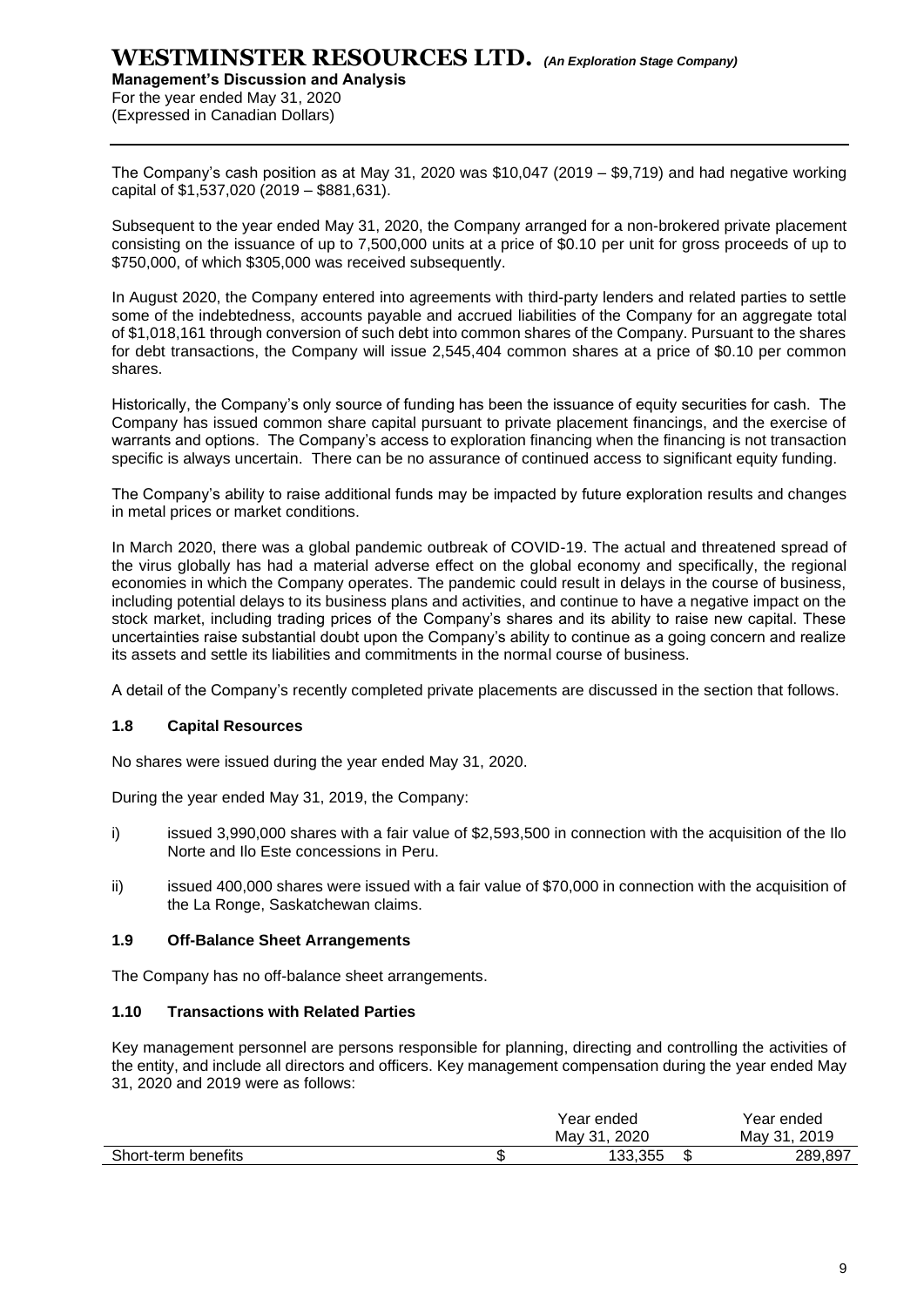Included in short term benefits are the following:

- (i) \$30,000 (2019 \$120,000) in management fees paid or accrued to a company controlled by Jason Cubitt, a director of the Company.
- (ii) \$4,355 (2019 \$Nil) in consulting fees paid or accrued to Rachel Chae, the Company's Chief Financial Officer.
- (iii) \$41,500 (2019 \$57,750) in consulting fees paid or accrued to a company controlled by Alain Voisin, the Company's former Chief Financial Officer.
- (iv) \$Nil (2019 \$59,647) in consulting fees recorded under E&E assets paid to Kerry Griffin, the former Vice President, Exploration.
- (v) \$60,000 (2019 \$52,500) in consulting fees accrued to Christopher Gale, a director of the Company.

Included in accounts receivable is \$117,455 (2019 - \$148,955) receivable from Jaxon Mining Inc., a Company which formerly had a shared Chief Financial Officer and had shared common directors, for former shared office space and administrative expenses. During the year ended May 31, 2020, the Company received \$31,500 (2019 - \$16,731) from Jaxon Mining Inc. for former shared office and administrative expenses.

Included in accounts payable and accrued liabilities is \$198,598 (2019 - \$222,800) in key management compensation payable to directors, officers and a former officer.

Included in accounts payable and accrued liabilities is \$314,606 (2019 - \$279,359) due to Latin Resources Limited, a company with a common director.

The optionor of the La Ronge, Saskatchewan property is Ore Capital Partners Ltd., a company formerly controlled by Jason Cubitt, the Company's Chief Executive Officer.

#### **1.11 Recent Accounting Pronouncements and new standards and interpretations**

Please refer to the consolidated financial statements for the year ended May 31, 2020 o[n www.sedar.com.](http://www.sedar.com/)

#### **1.12 Financial Instruments and Other Instruments**

The Company classifies its financial instruments in the following categories: at fair value through profit and loss ("FVTPL"), at fair value through other comprehensive income (loss) ("FVTOCI") or at amortized cost. The Company determines the classification of financial assets at initial recognition. The classification of debt instruments is driven by the Company's business model for managing the financial assets and their contractual cash flow characteristics. Equity instruments that are held for trading are classified as FVTPL. For other equity instruments, on the day of acquisition the Company can make an irrevocable election (on an instrument-by-instrument basis) to designate them as at FVTOCI. Financial liabilities are measured at amortized cost, unless they are required to be measured at FVTPL (such as instruments held for trading or derivatives) or if the Company has opted to measure them at FVTPL.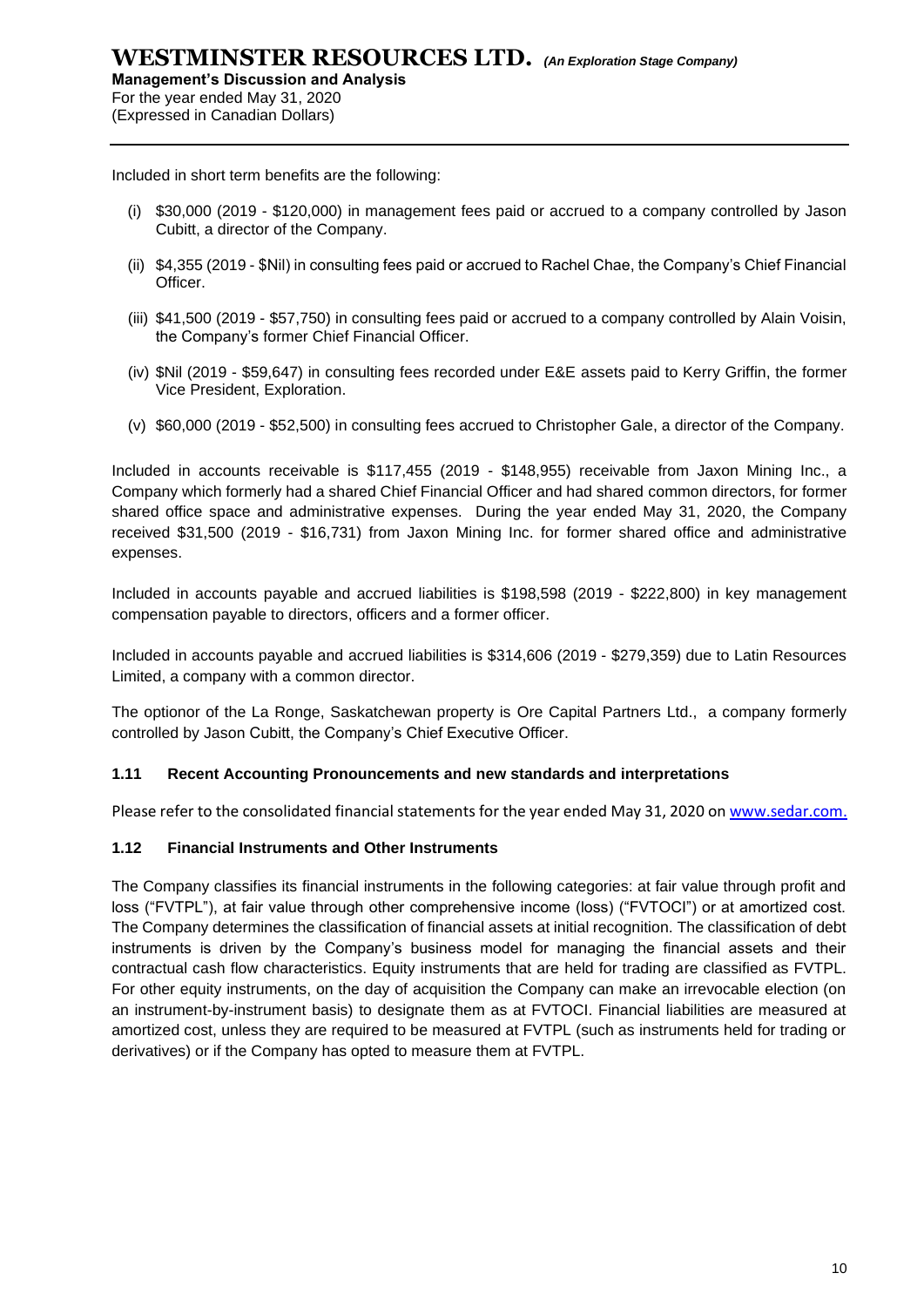**Management's Discussion and Analysis**  For the year ended May 31, 2020

(Expressed in Canadian Dollars)

The following table shows the original classification under IFRS 9:

| Financial assets/liabilities             | New Classification IFRS 9 |
|------------------------------------------|---------------------------|
| Cash                                     | <b>FVTPL</b>              |
| Accounts receivable                      | Amortized cost            |
| Accounts payable and accrued liabilities | Amortized cost            |
| Short-term borrowing                     | Amortized cost            |

The adoption of IFRS 9 resulted in no impact to the opening accumulated deficit nor to the opening balance of accumulated comprehensive income on June 1, 2018.

The Company's risk exposure and the impact on the Company's financial instruments are summarized below.

a) Credit risk

Credit risk is the risk of loss associated with the counterparty's inability to fulfill its payment obligations. Financial instruments that potentially subject the Company to concentrations of credit risks consist principally of cash. To minimize the credit risk the Company places these instruments with a high quality financial institution.

#### b) Market Risk

Market risk is the risk that the fair value of, or future cash flows from, the Company's financial instruments will significantly fluctuate due to changes in market prices. The value of financial instruments can be affected by changes in interest rates, foreign currency rates and other price risk.

(i) Interest rate risk

The Company is exposed to interest rate risk on the variable rate of interest earned on bank deposits. The fair value interest rate risk on bank deposits is insignificant as the deposits are short‐term.

The Company has not entered into any derivative instruments to manage interest rate fluctuations.

(ii) Currency risk

The Company's expenses are denominated in Canadian dollars. The Company's corporate office is based in Canada and current exposure to exchange rate fluctuations is minimal.

The Company does not have any significant foreign currency denominated monetary liabilities.

The Company is exposed to currency risk to the extent that expenditures incurred by the Company are denominated in currencies other than the Canadian dollar (primarily Mexican pesos). The Company does not manage currency risk through hedging or other currency management tools.

The Company's net exposure to foreign currency risk is as follows:

|                          | May 31, 2020<br>US Dollars |   | May 31, 2019<br><b>US Dollars</b> |  | May 31, 2020<br><b>Mexican Pesos</b> |  | May 31, 2019<br><b>Mexican Pesos</b> |
|--------------------------|----------------------------|---|-----------------------------------|--|--------------------------------------|--|--------------------------------------|
| Cash<br>Accounts payable | 21<br>(231, 863)           |   | 121<br>(213,962)                  |  | ۰<br>(511, 559)                      |  | (511, 559)                           |
| Net                      | (231.842)                  | S | (213, 841)                        |  | (511, 559)                           |  | (511, 559)                           |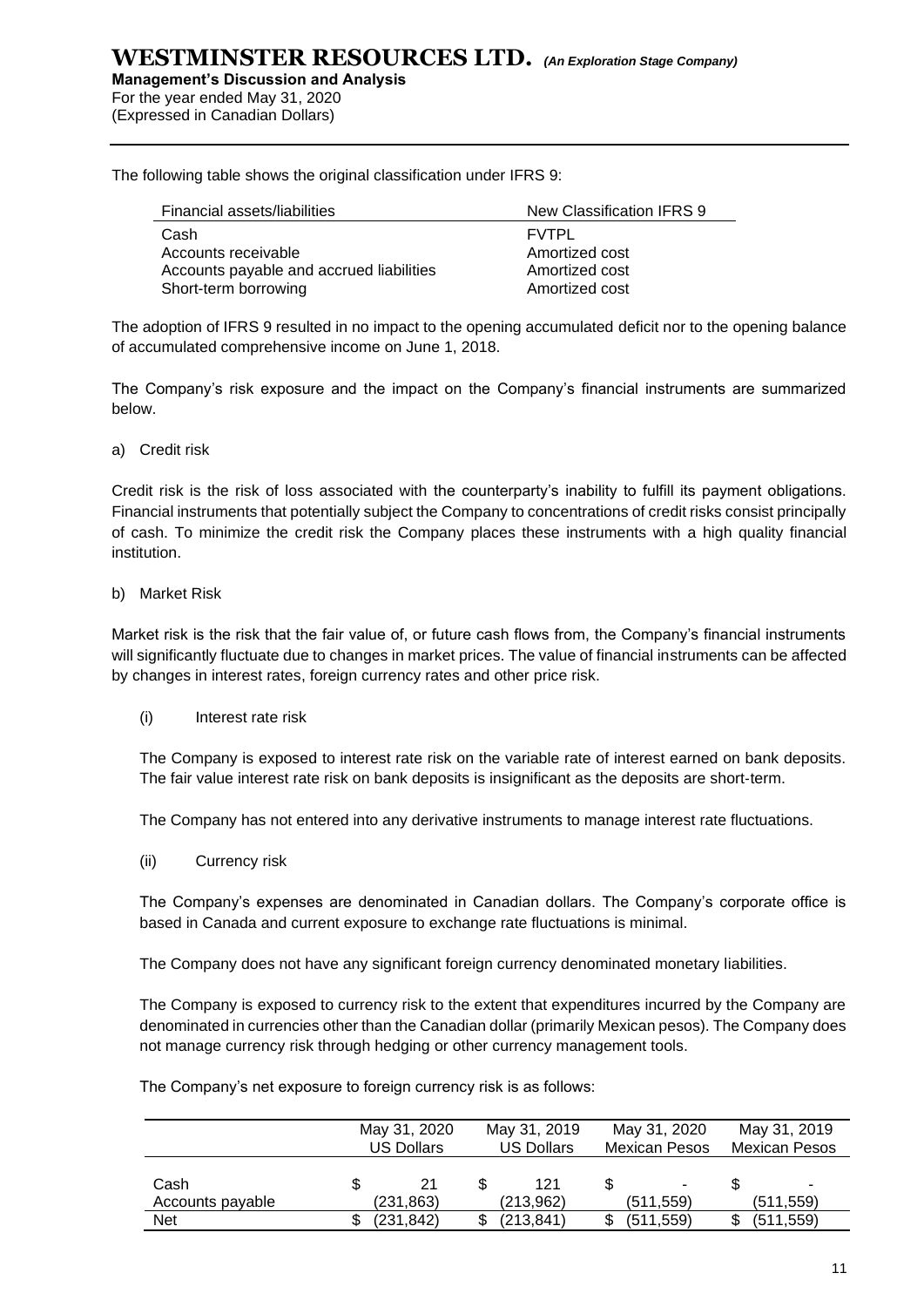(Expressed in Canadian Dollars)

#### (iii) Other price risk

Other price risk is the risk that the fair value or future cash flows of a financial instrument will fluctuate due to changes in market prices, other than those arising from interest rate risk or currency risk. The Company is not exposed to other price risk.

c) Liquidity risk

Liquidity risk is the risk that the Company will not be able to meet its financial obligations as they fall due. The Company has a planning and budgeting process in place to help determine the funds required to support the Company's normal operating requirements on an ongoing basis. The Company ensures that there are sufficient funds to meet its short-term business requirements, taking into account its anticipated cash flows from operations and its holdings of cash.

As at May 31, 2020, the cash balance of \$10,047 (2018 - \$9,719) would not be sufficient to meet the cash requirements for the Company's administrative overhead, maintaining its E&E assets and continuing with its exploration programs in the following twelve months. The Company will be required to raise additional capital in the future to fund its operations. Liquidity risk is assessed as high.

The following is an analysis of the contractual maturities of the Company's non-derivative financial liabilities at May 31, 2020:

|                                                                      |   | Within<br>60 days             |   | <b>Between</b><br>61-90 days |    | More than<br>90 days |
|----------------------------------------------------------------------|---|-------------------------------|---|------------------------------|----|----------------------|
| Accounts payable<br><b>Accrued liability</b><br>Short-term borrowing | S | 410.798<br>972,661<br>144,218 | S | ۰<br>۰                       | \$ | ۰<br>۰<br>۰          |
|                                                                      |   | 1,527,677                     |   | ۰                            | ง  | ۰                    |

The following is an analysis of the contractual maturities of the Company's non-derivative financial liabilities at May 31, 2019:

|                                              | Within<br>60 days        |    | <b>Between</b><br>61-90 days | More than<br>90 days |                          |
|----------------------------------------------|--------------------------|----|------------------------------|----------------------|--------------------------|
| Accounts payable<br><b>Accrued liability</b> | \$<br>442,988<br>603,013 |    | ۰                            |                      | ۰                        |
|                                              | 1,046,001                | \$ | ۰                            |                      | $\overline{\phantom{a}}$ |

#### **1.13 Other MD&A Requirements**

#### **Disclosure of Outstanding Share Data**

On August 29, 2019, the Company consolidated its common shares on a one for five basis and the Company's outstanding options and warrants were retroactively adjusted on the same basis (1 for 5) as the common shares, with proportionate adjustments being made to the exercise prices. All shares, options and warrants have been retrospectively adjusted to reflect the share consolidation.

At May 31, 2020 and September 28, 2020, there were 9,454,099 outstanding common shares, Nil outstanding stock options and 2,404,000 outstanding share purchase warrants.